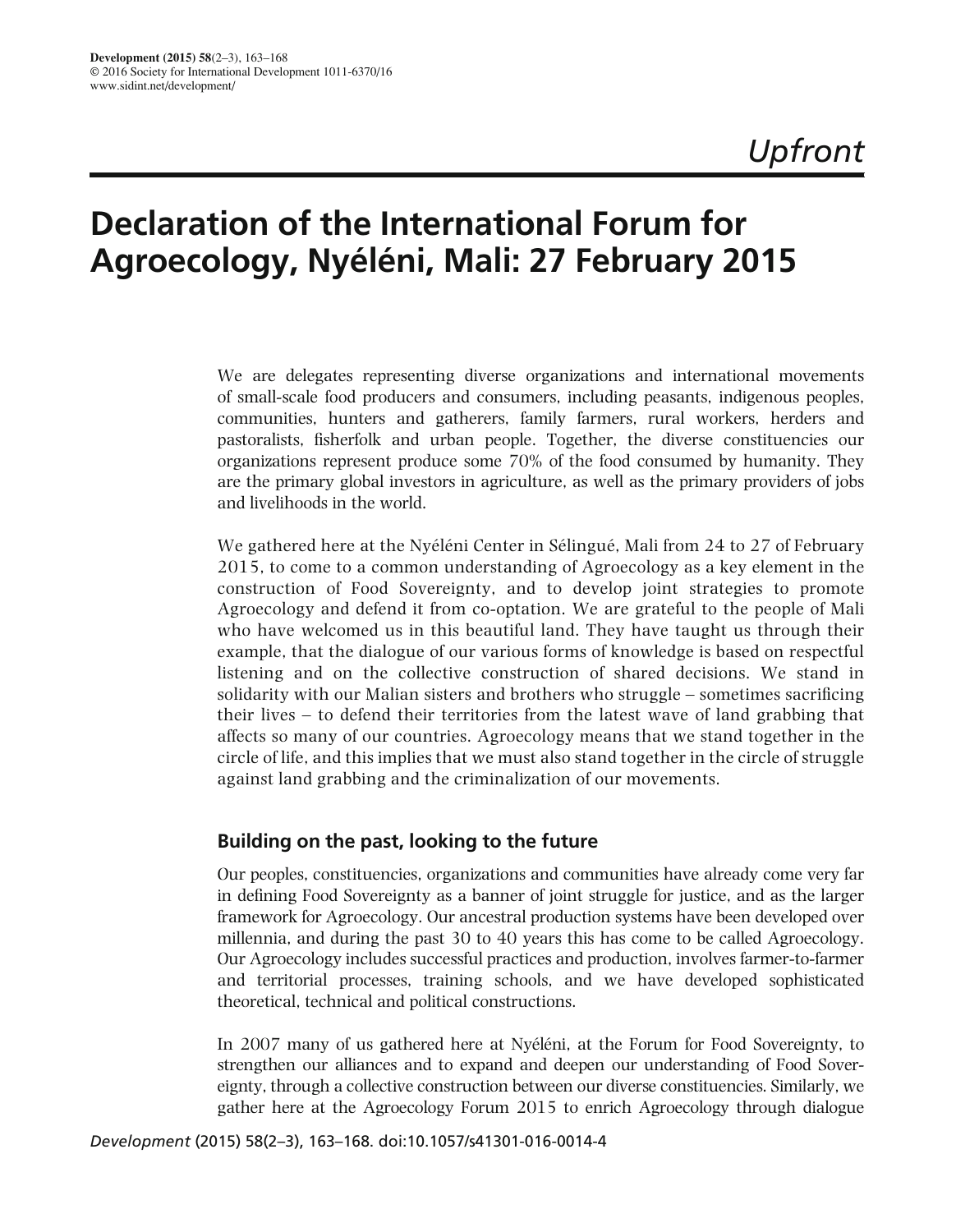# *Development 58(2–3): Upfront*

between diverse food producing peoples, as well as with consumers, urban communities, women, youth, and others. Today our movements, organized globally and regionally in the International Planning Committee for Food Sovereignty (IPC), have taken a new and historic step.

Our diverse forms of smallholder food production based on Agroecology generate local knowledge, promote social justice, nurture identity and culture, and strengthen the economic viability of rural areas. As smallholders we defend our dignity when we choose to produce in an agroecological way.

## Overcoming multiple crises

Agroecology is the answer to how to transform and repair our material reality in a food system and rural world that has been devastated by industrial food production and its so-called Green and Blue Revolutions. We see Agroecology as a key form of resistance to an economic system that puts profit before life.

The corporate model over-produces food that poisons us, destroys soil fertility, is responsible for the deforestation of rural areas, the contamination of water and the acidification of oceans and killing of fisheries. Essential natural resources have been commodified, and rising production costs are driving us off the land. Farmers' seeds are being stolen and sold back to us at exorbitant prices, bred as varieties that depend on costly, contaminating agrochemicals. The industrial food system is a key driver of the multiple crises of climate, food, environmental, public health and others. Free trade and corporate investment agreements, Investor-State Dispute Settlement agreements, and false solutions such as carbon markets, and the growing financialization of land and food, etc., all further aggravate these crises. Agroecology within a Food Sovereignty framework offers us a collective path forward from these crises.

## Agroecology at a crossroads

164 its productive and profit potential because of its The industrial food system is beginning to exhaust internal contradictions – such as soil degradation, herbicide-tolerant weeds, depleted fisheries, pestand disease-ravaged monocultural plantations – and its increasingly obvious negative consequences of greenhouse gas emissions, and the health crisis of malnutrition, obesity, diabetes, colon disease and cancer caused by diets heavy in industrial and junk food.

Popular pressure has caused many multilateral institutions, governments, universities and research centers, some NGOs, corporations and others, to finally recognize "Agroecology". However, they have tried to redefine it as a narrow set of technologies, to offer some tools that appear to ease the sustainability crisis of industrial food production, while the existing structures of power remain unchallenged. This co-optation of Agroecology to fine-tune the industrial food system, while paying lip service to the environmental discourse, has various names, including "climatesmart agriculture", "sustainable-" or "ecologicalintensification", industrial monoculture production of "organic" food, etc. For us, these are not Agroecology: we reject them, and we will fight to expose and block this insidious appropriation of Agroecology.

The real solutions to the crises of the climate, malnutrition, etc., will not come from conforming to the industrial model. We must transform it and build our own local food systems that create new rural-urban links, based on truly agroecological food production by peasants, artisanal fishers, pastoralists, indigenous peoples, urban farmers, etc. We cannot allow Agroecology to be a tool of the industrial food production model: we see it as the essential alternative to that model, and as the means of transforming how we produce and consume food into something better for humanity and our Mother Earth.

# Our common pillars and principles of agroecology

Agroecology is a way of life and the language of Nature that we learn as her children. It is not a mere set of technologies or production practices.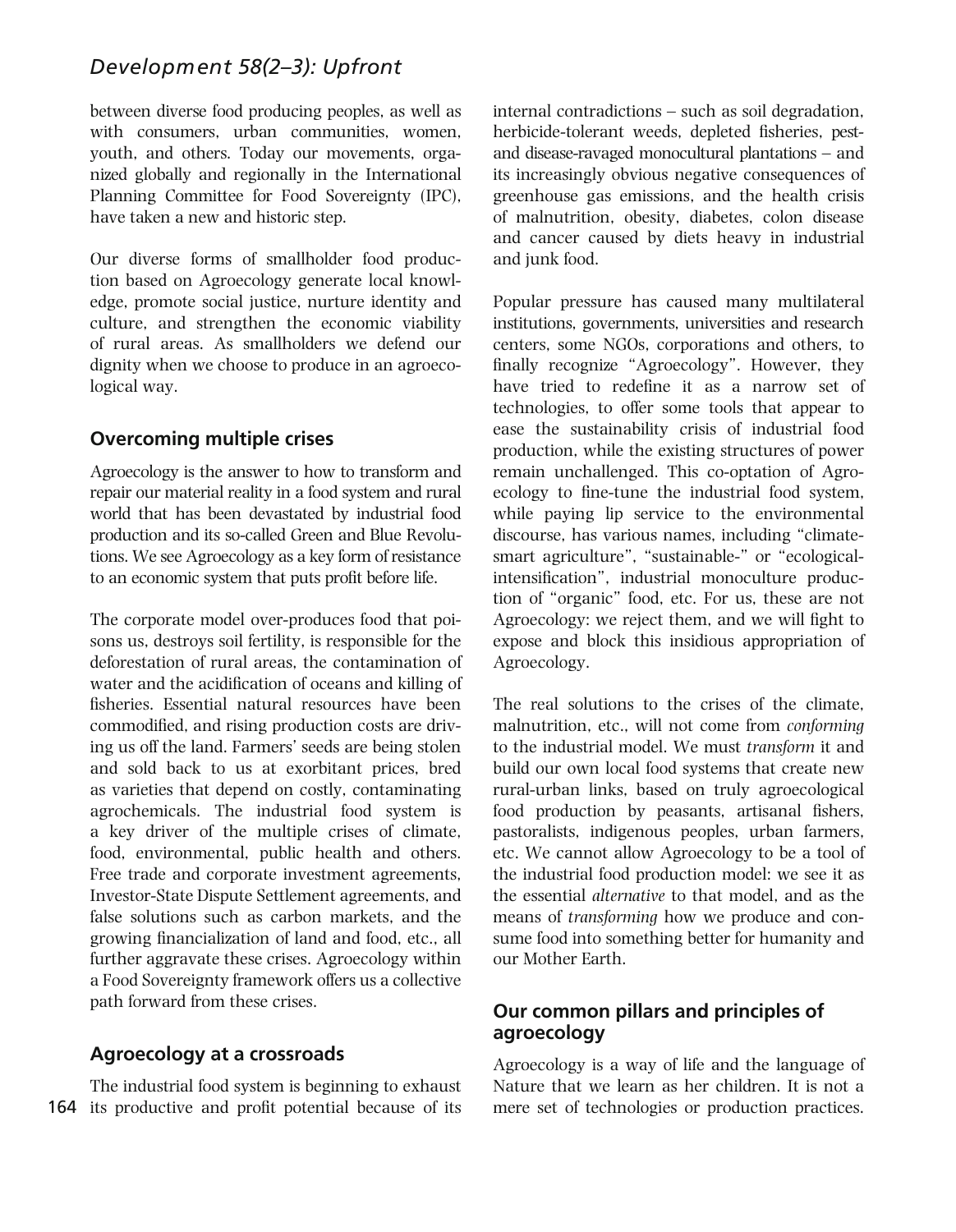# The Nyéléni Declaration

It cannot be implemented the same way in all territories. Rather it is based on principles that, while they may be similar across the diversity of our territories, can and are practiced in many different ways, with each sector contributing their own colors of their local reality and culture, while always respecting Mother Earth and our common, shared values.

The production practices of Agroecology (such as intercropping, traditional fishing and mobile pastoralism, integrating crops, trees, livestock and fish, manuring, compost, local seeds and animal breeds, etc.) are based on ecological principles like building life in the soil, recycling nutrients, the dynamic management of biodiversity and energy conservation at all scales. Agroecology drastically reduces our use of externally-purchased inputs that must be bought from industry. There is no use of agrotoxins, artificial hormones, GMOs or other dangerous new technologies in Agroecology.

Territories are a fundamental pillar of Agroecology. Peoples and communities have the right to maintain their own spiritual and material relationships to their lands. They are entitled to secure, develop, control, and reconstruct their customary social structures and to administer their lands and territories, including fishing grounds, both politically and socially. This implies the full recognition of their laws, traditions, customs, tenure systems, and institutions, and constitutes the recognition of the self-determination and autonomy of peoples.

Collective rights and access to the Commons are fundamental pillars of Agroecology. We share access to territories that are the home to many different peer groups, and we have sophisticated customary systems for regulating access and avoiding conflicts that we want to preserve and to strengthen.

The diverse knowledge and ways of knowing of our peoples are fundamental to Agroecology. We develop our ways of knowing through dialogue among them (diálogo de saberes). Our learning processes are horizontal and peer-to-peer, based on popular education. They take place in our own training centers and territories (farmers teach farmers, fishers teach fishers, etc.), and are also intergenerational, with exchange of knowledge between youth and elders. Agroecology is developed through our own innovation, research, and crop and livestock selection and breeding.

The core of our cosmovisions is the necessary equilibrium between nature, the cosmos and human beings. We recognize that as humans we are but a part of nature and the cosmos. We share a spiritual connection with our lands and with the web of life. We love our lands and our peoples, and without that, we cannot defend our Agroecology, fight for our rights, or feed the world. We reject the commodification of all forms of life.

Families, communities, collectives, organizations and movements are the fertile soil in which Agroecology flourishes. Collective self-organization and action are what make it possible to scale-up Agroecology, build local food systems, and challenge corporate control of our food system. Solidarity between peoples, between rural and urban populations, is a critical ingredient.

The autonomy of Agroecology displaces the control of global markets and generates self-governance by communities. It means we minimize the use of purchased inputs that come from outside. It requires the re-shaping of markets so that they are based on the principles of solidarity economy and the ethics of responsible production and consumption. It promotes direct and fair short distribution chains. It implies a transparent relationship between producers and consumers, and is based on the solidarity of shared risks and benefits.

Agroecology is political; it requires us to challenge and transform structures of power in society. We need to put the control of seeds, biodiversity, land and territories, waters, knowledge, culture and the commons in the hands of the peoples who feed the world.

leadership are critical for moving forward. Migration 165 Women and their knowledge, values, vision and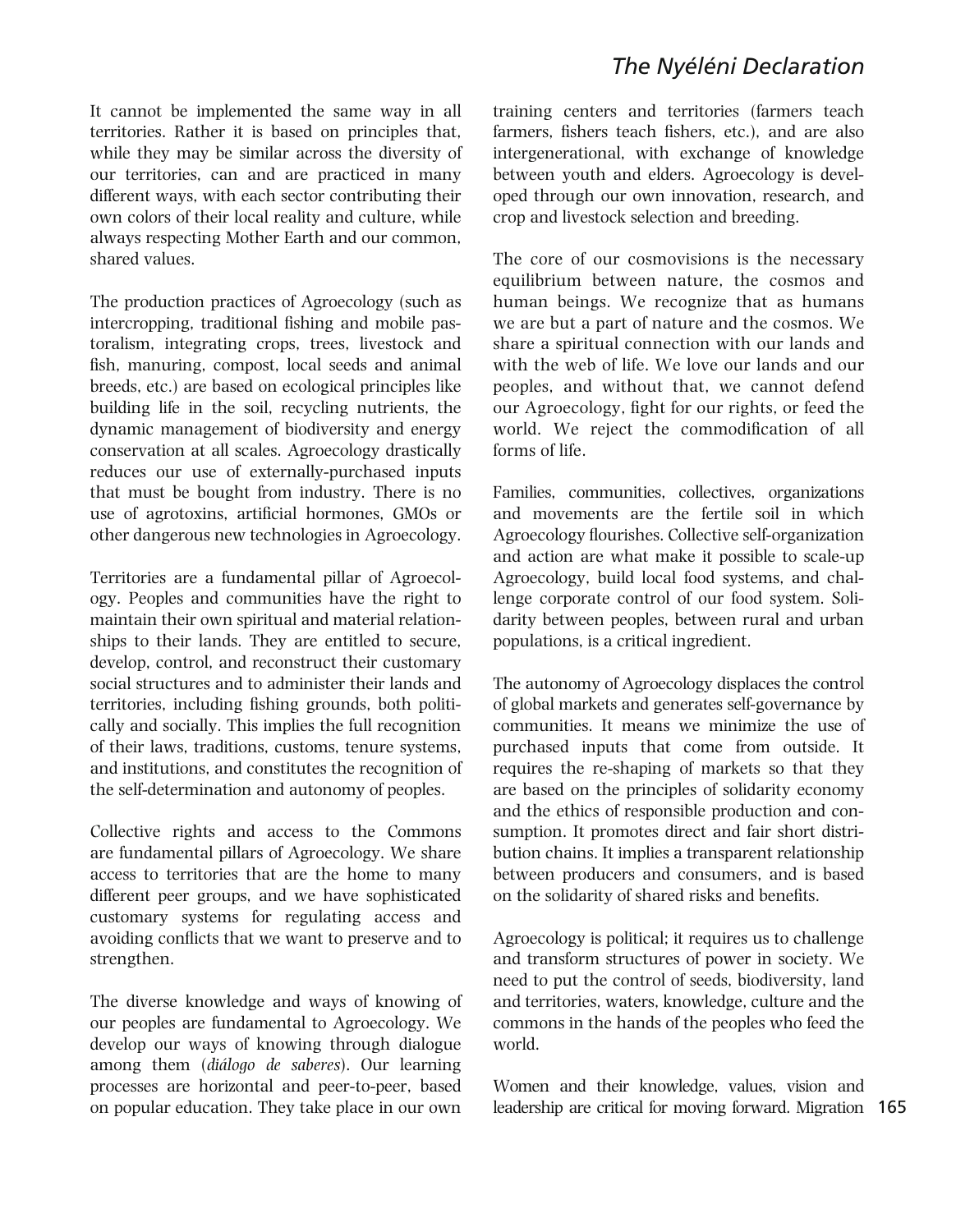# *Development 58(2–3): Upfront*

and globalization mean that women's work is increasing, yet women have far less access to resources than men. All too often, their work is neither recognized nor valued. For Agroecology to achieve its full potential, there must be equal distribution of power, tasks, decision-making and remuneration.

Youth, together with women, provide one of the two principal social bases for the evolution of Agroecology. Agroecology can provide a radical space for young people to contribute to the social and ecological transformation that is underway in many of our societies. Youth bear the responsibility for carrying forward the collective knowledge learned from their parents, elders and ancestors into the future. They are the stewards of Agroecology for future generations. Agroecology must create a territorial and social dynamic that creates opportunities for rural youth and values women's leadership.

# **STRATEGIES**

We are building, defending and strengthening Agroecology together with others. Our evolving strategies include:

#### I. Promotion of agroecological production through policies that…

- 1. Are territorial and holistic in their approach to social, economic and natural resources issues.
- 2. Secure access to land and resources in order to encourage long-term investment by smallscale food producers.
- 3. Ensure an inclusive and accountable approach to the stewardship of resources, food production, public procurement policies, urban and rural infrastructure, and urban planning.
- 4. Promote truly democratized planning processes in conjunction with relevant local governments and authorities.
- 5. Promote appropriate health and sanitation regulations that do not discriminate against small-scale food producers and processors who practice Agroecology.
- 6. Promote policy to integrate the health and nutrition aspects of Agroecology and of traditional medicines.
- 7. Ensure pastoralists' access to and control over pastures, migration routes and sources of water as well as mobile services such as health, education and veterinary services that are based on and compatible with traditional practice.
- 8. Ensure customary rights to the Commons. Ensure seed policies that guarantee the collective rights of peasants' to use, exchange, breed, select and sell their own seeds.
- 9. Attract and support young people to join agroecological food production through strengthening access to land and natural resources, ensuring fair income, knowledge exchange and transmission.
- 10. Support urban and peri-urban agroecological production.
- 11. Protect the rights of communities that practice wild capture, hunting and gathering in their traditional areas – and encourage the ecological and cultural restoration of territories to their former abundance.
- 12. Implement policies that ensure the rights of fishing communities.
- 13. Implement the Voluntary Guidelines on the Tenure of Land, Fisheries and Forests of the Committee on World Food Security and the Voluntary Guidelines on Securing Smallscale Fisheries of the FAO.
- 14. Develop and implement policies and programs that guarantee the right to a dignified life for rural workers, including true agrarian reform, and Agroecology training.

#### II. Knowledge sharing

- 1. Horizontal exchanges (peasant-to-peasant, fisher-to-fisher, pastoralist-to-pastoralist, consumer-and-producer, etc.) and intergenerational exchanges between generations and across different traditions, including new ideas. Women and youth must be prioritised.
- 2. Peoples' control of the research agenda, objectives and methodology.
- 3. Systemize experience to learn from and build on historical memory.

166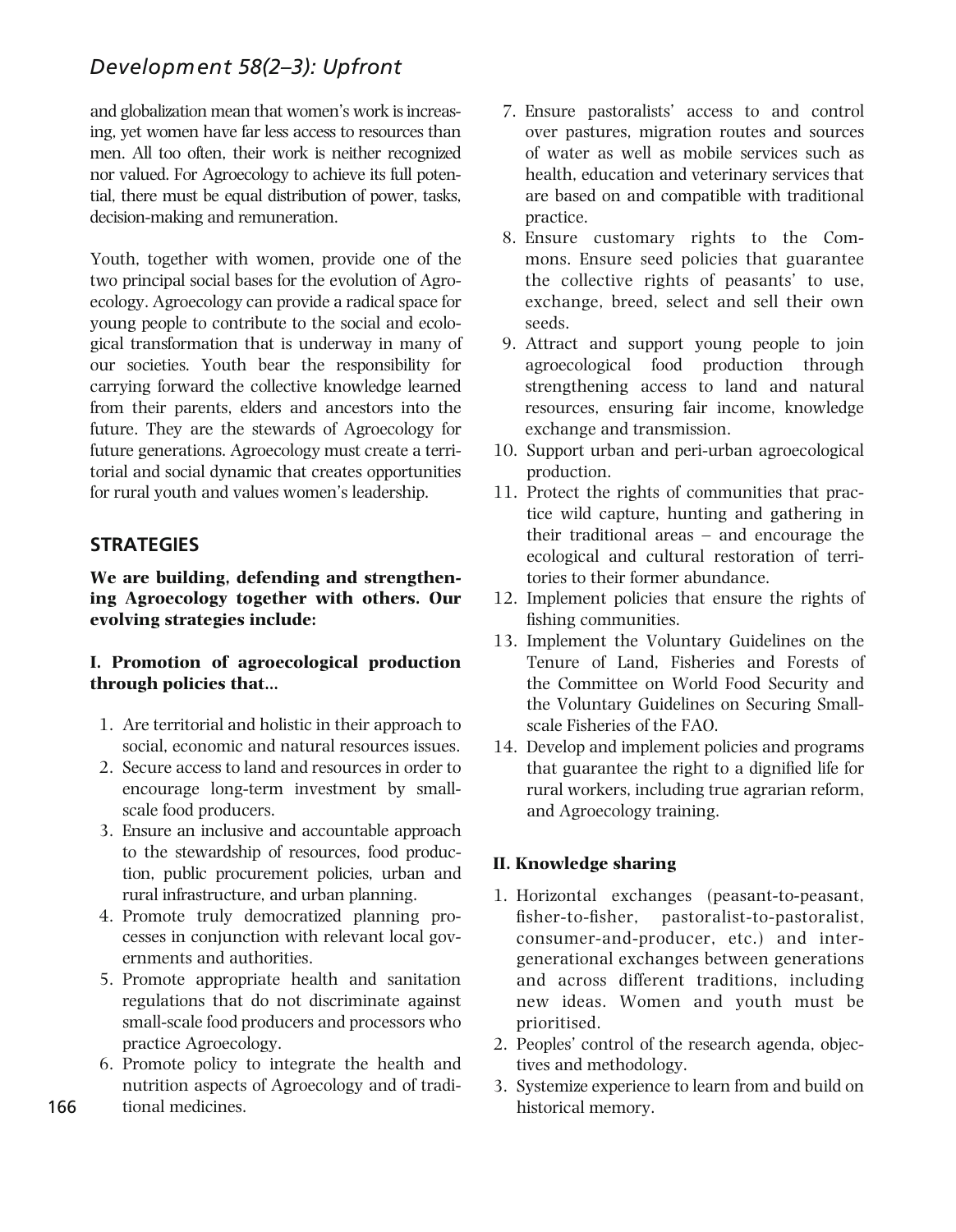## III. Recognition of the central role of women

- 1. Fight for equal women's' rights in every sphere of Agroecology, including workers' and labour rights, access to the Commons, direct access to markets, and control of income.
- 2. Programs and projects must fully include women at all stages, from the earliest formulation through planning and application, with decision-making roles.

#### IV. Build local economies

- 1. Promote local markets for local products.
- 2. Support the development of alternative financial infrastructure, institutions and mechanisms to support both producers and consumers.
- 3. Reshape food markets through new relationships of solidarity between producers and consumers.
- 4. Develop links with the experience of solidarity economy and participatory guarantee systems, when appropriate.

#### V. Further develop and disseminate our vision of Agroecology

- 1. Develop a communications plan for our vision of Agroecology
- 2. Promote the health care and nutritional aspects of Agroecology
- 3. Promote the territorial approach of Agroecology
- 4. Promote practices that allows youth to carry forward the permanent regeneration of our agroecological vision
- 5. Promote Agroecology as a key tool to reduce food waste and loss across the food system

## IV. Build alliances

- 1. Consolidate and strengthen existing alliances such as with the International Planning Committee for Food Sovereignty (IPC)
- 2. Expand our alliance to other social movements and public research organizations and institutions

#### VII. Protect biodiversity and genetic resources

1. Protect, respect and ensure the stewardship of biodiversity

- 2. Take back control of seeds and reproductive material and implement producers' rights to use, sell and exchange their own seeds and animal breeds
- 3. Ensure that fishing communities play the most central role in controlling marine and inland waterways

#### VIII. Cool the planet and adapt to climate change

- 1. Ensure international institutions and governments recognize Agroecology as defined in this document as a primary solution for tackling and adapting to climate change, and not "climate-smart agriculture" or other false versions of Agroecology
- 2. Identify, document and share good experiences of local initiatives on Agroecology that address climate change.
- 3. Denounce and fight corporate and institutional capture of Agroecology
- 4. Fight corporate and institutional attempts to grab Agroecology as a means to promote GMOs and other false solutions and dangerous new technologies.
- 5. Expose the corporate vested interests behind technical fixes such as climate-smart agriculture, sustainable intensification and "finetuning" of industrial aquaculture.
- 6. Fight the commodification and financialization of the ecological benefits of Agroecology.

#### IX. Denounce and fight corporate and institutional capture of Agroecology

- 1. Fight corporate and institutional attempts to grab Agroecology as a means to promote GMOs and other false solutions and dangerous new technologies.
- 2. Expose the corporate vested interests behind technical fixes such as climate-smart agriculture, sustainable intensification and "fine-tuning" of industrial aquaculture.
- 3. Fight the commodification and financialization of the ecological benefits of Agroecology.

We have built Agroecology through many initiatives and struggles. We have the legitimacy to lead it into the future. Policy makers cannot move